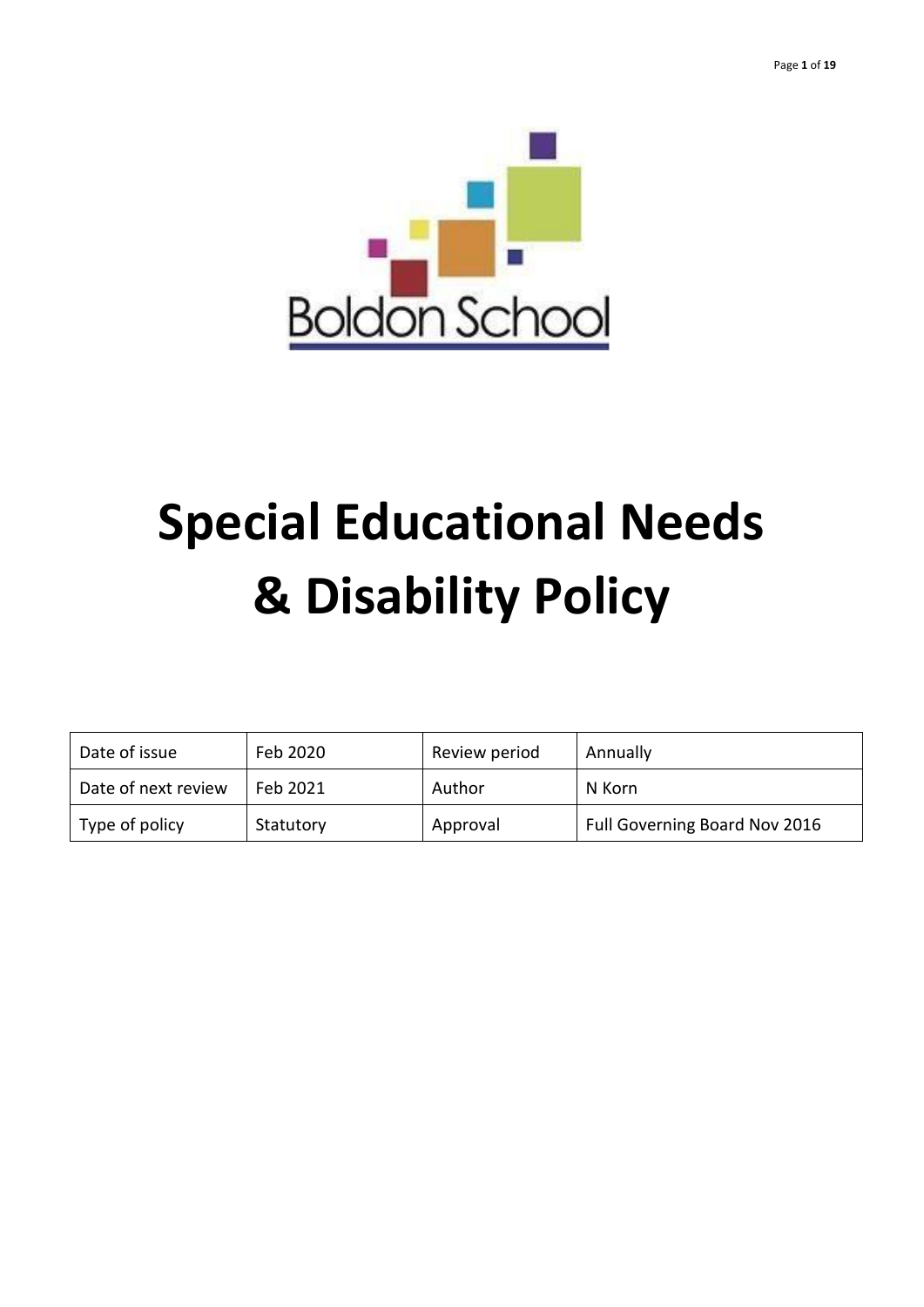#### **Responsibility for the Coordination of SEND Provision**

The person responsible for overseeing the provision for students with SEND is Mr I Noble, Head Teacher.

The person responsible for co-ordinating the day-to-day provision of education for students with SEND is Miss N Korn, SENDCo. The Assistant SENDCo is Mrs J Walker.

The Learning Support Faculty support the day-to-day running of the SEND provision.

#### **Special Educational Needs and Disability Code of Practice (2015)**

Boldon School will have due regard to the Special Educational Needs and Disability Code of Practice (2015) in accordance to the national reform programme, and for children and young people at Boldon School this means that their experiences will be of a system which is less confrontational and more efficient. Their special educational needs and disabilities will be picked up at the earliest point with support routinely put in place quickly, and their parents will know what services they can reasonably expect to be provided.

Children and young people and their parents or carers will be fully involved in decisions about their support and what they want to achieve. Importantly, the aspirations for children and young people will be raised through an increased focus on life outcomes, including employment and greater independence.

#### **Definition of Special Educational Needs (SEND)**

A child or young person has SEND if they have a learning difficulty or disability which calls for special educational provision to be made for him or her. A child of compulsory school age or a young person has a learning difficulty or disability if he or she:

- a) has a significantly greater difficulty in learning than the majority of others of the same age; or
- b) has a disability which prevents or hinders him or her from making use of facilities of a kind generally provided for others of the same age in mainstream schools or mainstream post-16 institutions.

A child under compulsory school age has special educational needs if they fall within the definition at (a) or (b) above or would so do if special educational provision was not made for them (Clause 20 Children and Families Act 2014).

Children must not be regarded as having a learning difficulty solely because the language or form of language of their home is different from the language in which they will be taught.

#### **Disabled Children and Young People**

Many children and young people who have SEND may have a disability under the Equality Act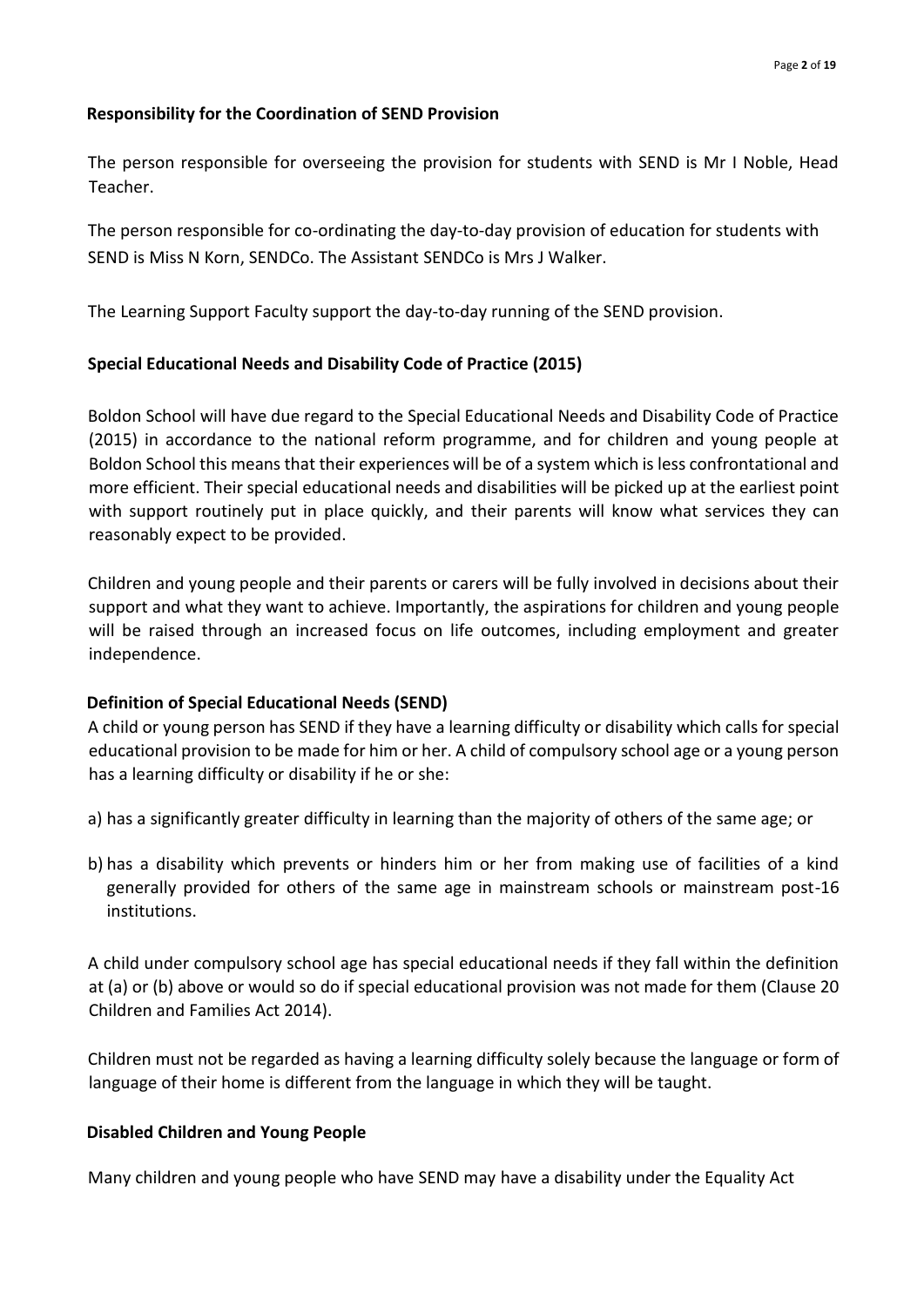2010 – that is: *'…a physical or mental impairment which has a long-term and substantial adverse effect on their ability to carry out normal day-to-day activities'.* Where a disabled child or young person requires special educational provision they will also be covered by the SEND definition.

Boldon School will have due regard for the Equality Act 2010 when a child or young person has a disability but does not require SEND provision.

#### **Vision**

At Boldon School, we are committed to the academic and personal development of all students regardless of ability. We recognise the diverse and individual needs of all of our students and take into account the additional support required by those children with Special Educational Needs and Disabilities (SEND).

Boldon School adopts a whole school approach to Special Educational Needs and Disabilities. All staff work together to ensure the inclusion of all students. We are committed to ensuring that students with SEND achieve their full potential.

We believe in positive intervention: removing barriers to learning: raising expectations and accelerating levels of achievement. We also work in partnership with other agencies to ensure that all of our SEND students have a positive educational experience at Boldon School.

#### **Objectives**

Boldon School is dedicated to improving outcomes for children and young people with SEND, through setting high aspirations and expectations.

- All children with SEND have the right to a broad and balanced curriculum, relevant and differentiated, which demonstrates progression and coherence.
- All children with SEND can learn and make progress, even if only in very small steps, and deserve to have their progress regularly assessed, recognised and celebrated.
- All teachers are teachers of SEND.
- All children with SEND will be valued as full members of the school community.
- All children with SEND and their parents have the right to be involved in assessing progress and determining goals. A partnership should exist between the student, parents and the school.
- All children with SEND are protected from harm and neglect and that every effort is made to enable them to learn and grow independently.
- Early identification of those with SEND who had not been previously identified in primary school, through assessment and experience of the student as well as drawing on prior progress and attainment.
- Regular assessment and monitoring of the progress made by all students in order to aid the continued identification of students with SEND.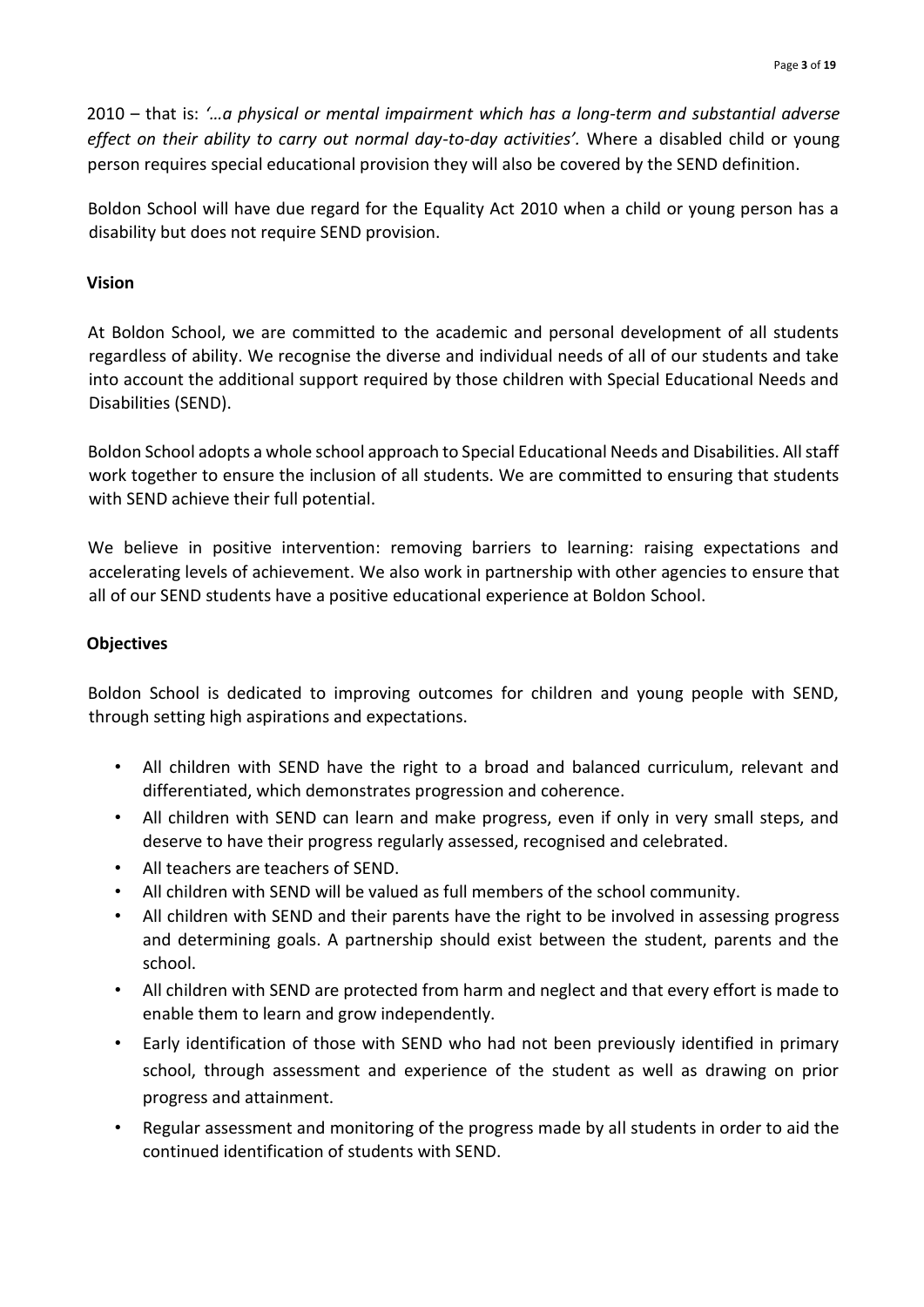• Continuous monitoring of those students with SEND by their teachers to help ensure that they are able to reach their full potential. Early identification of those not making progress with the graduated approach in place to aid achievement.

This SEND Policy details how Boldon School will do its best to ensure that the necessary provision is made for any student who has special educational needs and those needs are made known to all who are likely to teach them.

The SENDCo, Miss N Korn, is responsible for the operation of this policy. She is assisted by Mrs J Walker and a team of HLTAs and LSAs.

Boldon School considers all teachers to be teachers of students with SEND. We will use our best endeavours to ensure that teachers in the school are able to identify and provide for those students who have special educational needs, which will allow them to be fully included in all the activities of the school alongside their peers. This provision should be reasonably practical and compatible with the child receiving the special educational provision they need and the efficient education of the students with whom they are educated.

#### **Admission Arrangements (also see admissions policy)**

Boldon School's admission arrangements for *all* students are in accordance with national legislation, including the Equality Act 2010*.* This includes students with any level of SEND; those with Education, Health and Care (EHC) plans and those without. The school aims to be as inclusive as practically possible.

Students with SEND are included in all transfer arrangements. In the term before transfer, the SENDCo contacts each feeder primary school to discuss any students who may have special educational needs. Their needs are then reviewed at meetings which may involve their primary school teacher, primary SENDCO and Head Teacher, the child, the child's parents/carers, the Year Leader for Year 7, the SENDCo, Student Mentor and, in some cases, other agencies. These meetings are held in the term before transfer to Boldon School.

On invitation from primary schools, the SENDCo also attends all Year 6 Annual Review meetings for Students with EHC Plans who are due to transfer to Boldon School.

All incoming Year 7 students have an opportunity to spend two days at Boldon School at the end of the Summer Term in Year 6. This enables them to meet their future form members, form tutors, their Key Stage Leader and their Year Leader. If primary schools feel any individual SEND students need an additional transition programme, then a series of visits and meetings are arranged. We aim to ensure that both child and parents/carers feel secure and confident about the transfer to secondary school.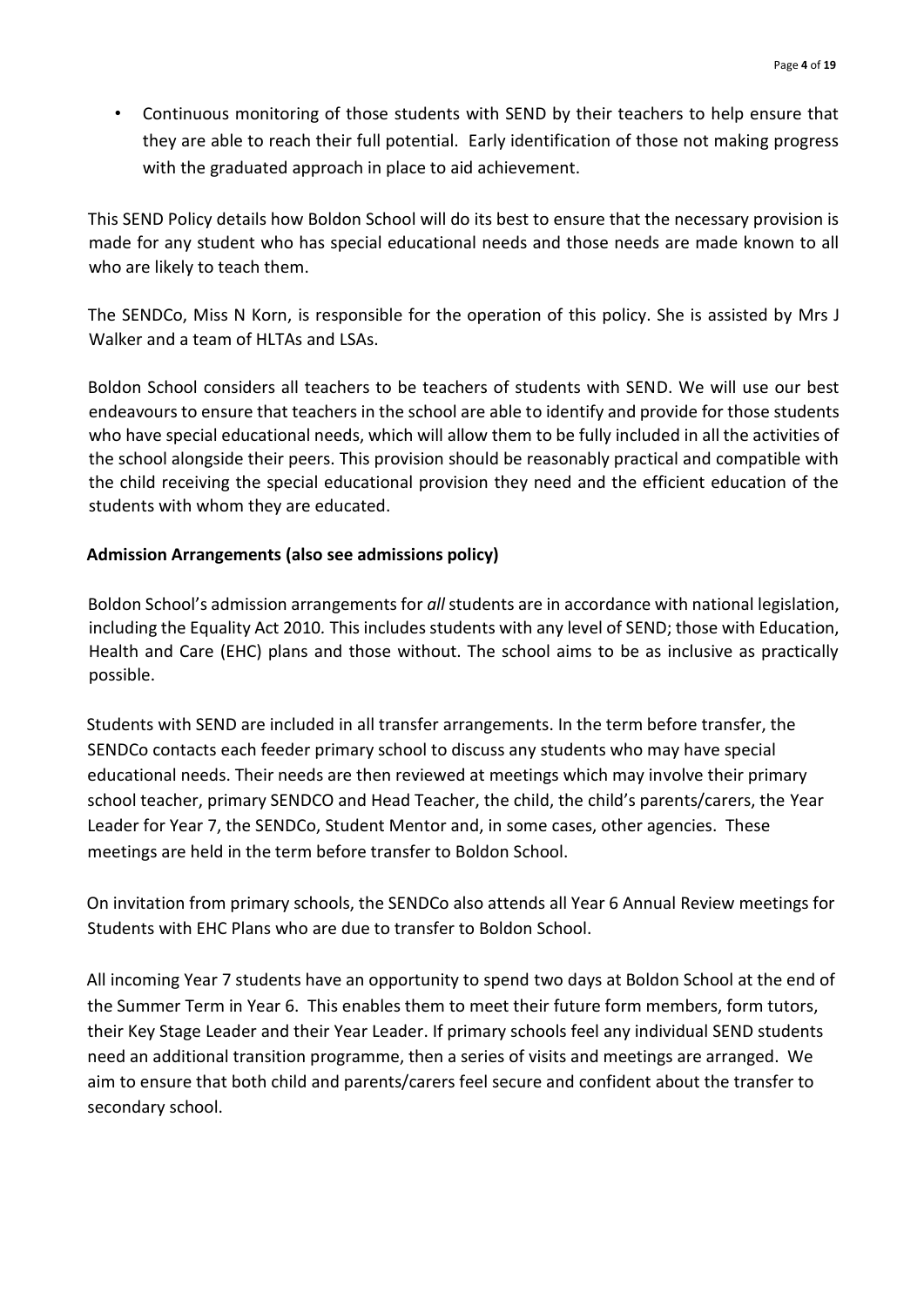There is also a team of Transition Mentors linked to South Tyneside primary schools that provide additional liaison and support for students. These Transition Mentors work closely with Boldon's Student Mentor to ensure a continuity of care and guidance at this critical stage.

The school operates an open access policy for students with special needs.

When face-to-face meetings are not possible, contact will be made via telephone and/or email to make sure that there is a good understanding of the type of provision that is required.

#### **A Person Centred Approach**

Young people with special educational needs often have a unique knowledge of their own requirements as well as views about what sort of help they would like in order for them to make the most of their education.

At Boldon School, students will be encouraged to participate in all the decision-making processes and contribute to the assessment of their needs, their review and transition processes. Their views will be sought at every stage and we shall encourage them to take responsibility for their own learning.

#### **Partnership with Parents**

Boldon School will have regard to the SEND Code of Practice (2015) when carrying out its duties toward all students with special educational needs and ensure that parents are notified of a decision by the school that SEND provision is being made for their child. Partnership with parents plays a key role in enabling children and young people with SEND to achieve their potential. We recognise that parents hold key information and have knowledge and experience to contribute to the shared view of a child's needs and the best ways of supporting them. All parents of children with SEND will be treated as partners and supported to play an active and valued role in their children's education.

#### **Identification**

Early identification of students with SEND is a priority at Boldon School, and through the use of appropriate screening and assessment tools we are able to identify those who are not making the expected levels of progress. To further assist with the identification of SEND students' needs, progress is ascertained through reference to:

- KS2 data including liaison carried out by SENDCo and Year Leader (Year7) during the
- transition period (primary school/parents/carers/other agencies)
- Baseline Data (SATs scores)
- Evidence arrived at by means of teacher observation and assessment
- Comparison of performance against national standardised assessments AP data and
- exam results
- Standardised screening/assessment tools Accelerated Reading programme
- Intervention progress data and observations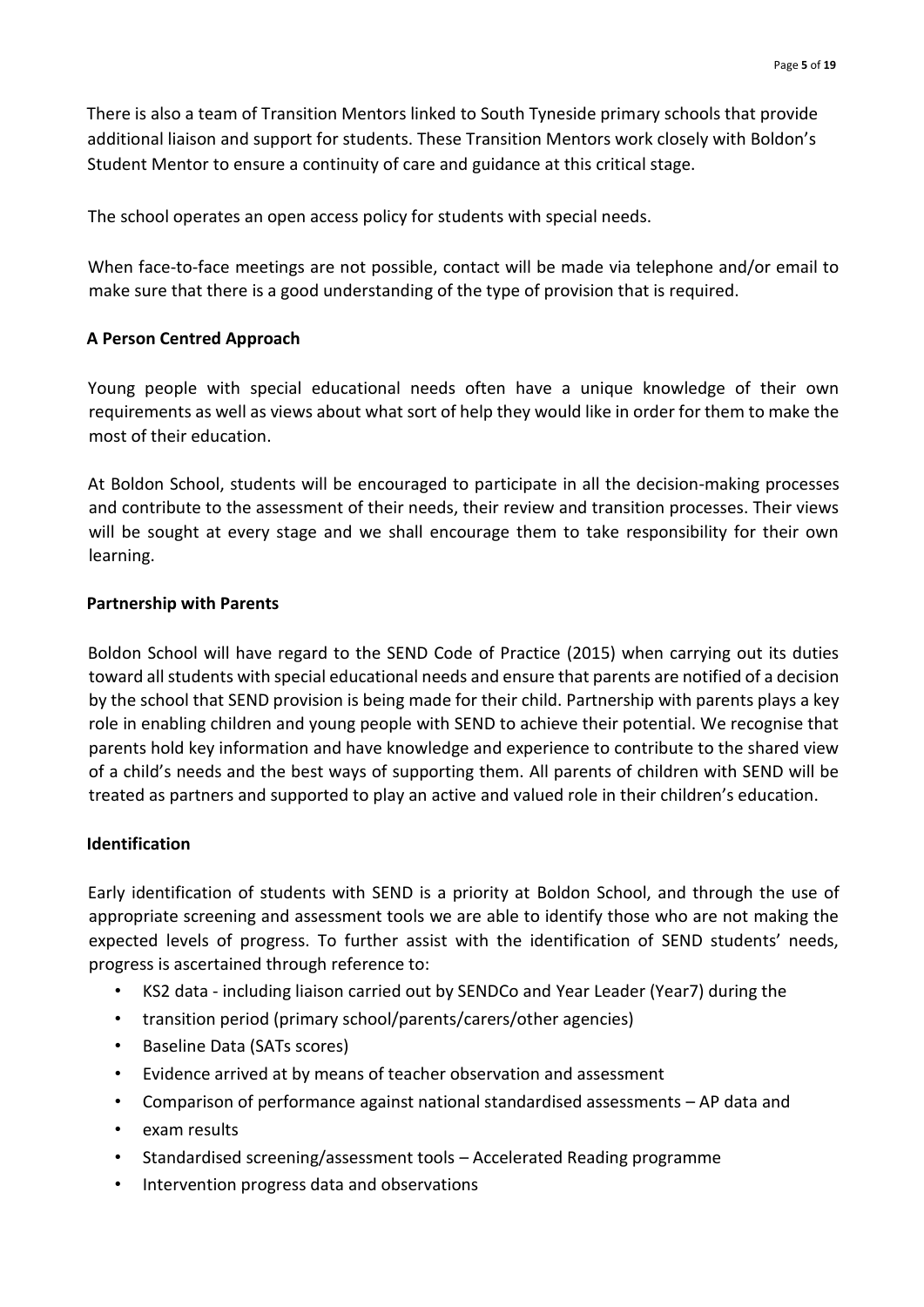- Diagnostic assessment from LSAs in relation to students' special educational needs
- Parental query
- Ongoing monitoring
- Behaviour and achievement statistics

Initial identification of children with SEND is as a result of consultation with primary schools, which is carried out by the SENDCo towards the end of the term before admission. When invited, the SENDCo will also attend the Annual Reviews of Year 6 students with EHC plans who will be transferring to us in the following academic year. The SENDCo collates all available information and disseminates this to staff along with any suggested strategies in the Year 7 Additional Needs Register.

At Boldon School, all students are tested on entry for their reading and comprehension ability through a standardised test using the Accelerated Reading programme. The results of these and baseline spelling tests, along with their KS2 data and information gathered prior to entry will determine the level of initial intervention. This should help identify all children with SEND who have not been identified already.

Students who do not enter Boldon School identified as having SEND, but who are causing concern should be referred by their subject teachers to the SENDCo, who will offer possible strategies to be used with the student. If this does not help then the student's teachers will be asked to provide written comments and an assessment will be carried out to determine the student's level of needs.

Review procedures for students with special needs are part of the whole school data monitoring that takes place for all students at Boldon School. Each faculty monitors the progress of individual SEND students within that department and discusses whether or not they are making appropriate progress. The Heads of Faculty can then liaise with the SENDCo and, if a student is felt to be making insufficient progress towards their targets, then additional *School Support,* through assessment and support both internally and externally may be considered. Year Leaders can bring any concerns for their students – academic or pastoral, directly to the SENDCo.

All staff are responsible for identifying students with SEND and, in collaboration with the SENDCo, will ensure that those students requiring different or additional support are identified and appropriately supported at an early stage. Assessment is seen as the process by which students with SEND can be identified. Whether or not a student is making at least adequate progress is seen as a crucial factor in considering the need for SEND provision. **Adequate progress is defined as that which:** 

- Narrows the attainment gap between the student and their peers.
- Prevents the attainment gap increasing.
- Is equivalent to that of peers starting from the same baseline but less than the majority of peers.
- Equals or improves the student's previous progress rate.
- Ensures full curricular access.
- Shows an improvement in self-help, social or personal skills.
- Shows improvements in the student's behaviour.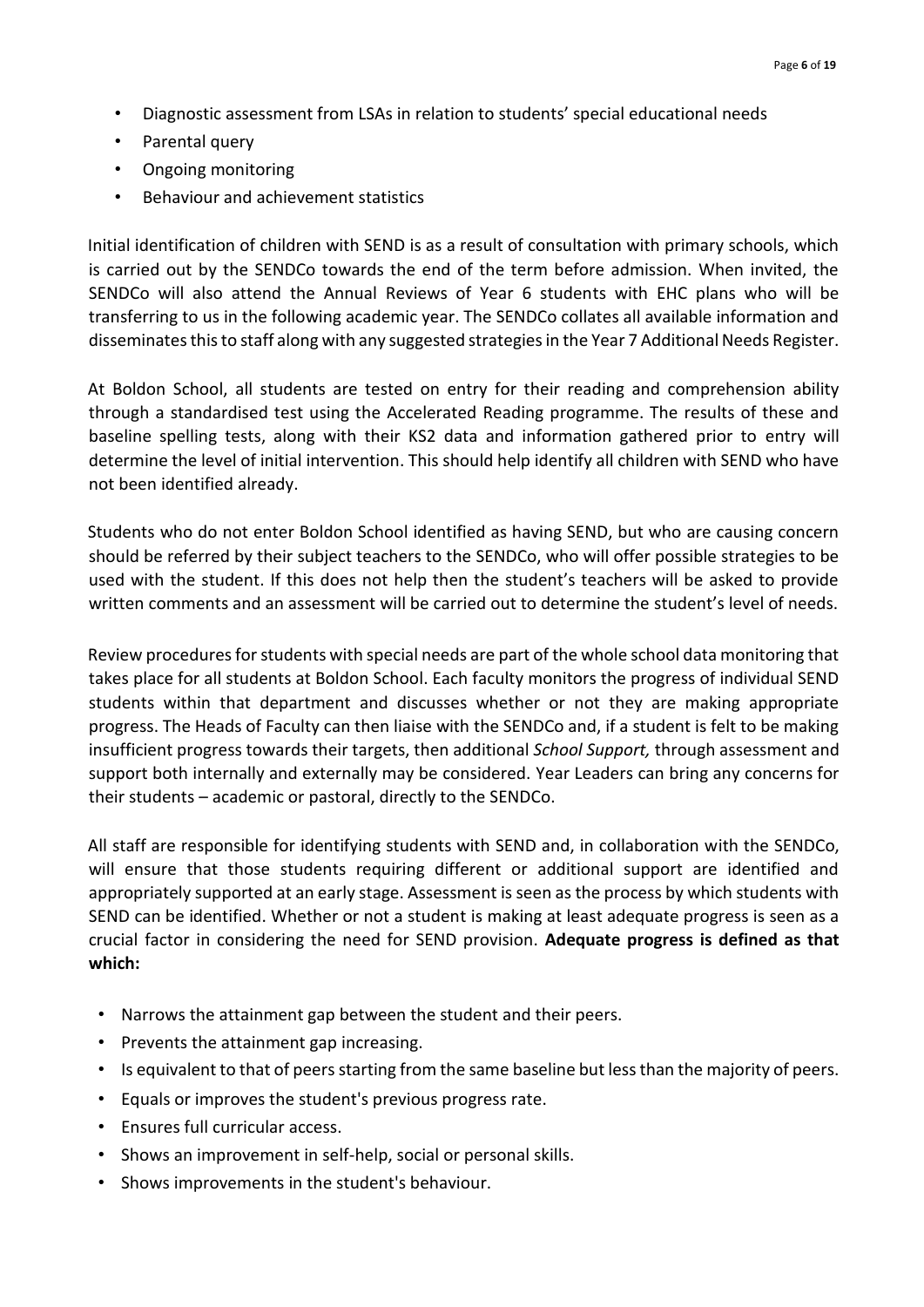• Will be likely to lead to Further Education, training and, or employment.

#### **English as an additional language**

The identification and assessment of the special educational needs of young people whose first language is not English requires particular care. Where there is uncertainty about an individual, the school will look carefully at all aspects of a student's performance in different subjects to establish whether the problems they have in the classroom are due to limitations in their command of the language that is used there or arise from Special Educational Needs. Children who have English as a second language will not be classed as SEN.

#### **All teachers are teachers of students with special educational needs**

Teaching such students is a whole-school responsibility, requiring a whole-school response. Central to the work of every class and every subject is a continuous cycle of planning, teaching, assessment and evaluation that takes account of the wide range of abilities, aptitudes and interests of the students. The majority of students will learn and progress within these arrangements. However, for students with special educational needs, there may be a need to provide an enhanced level of provision that supports and enhances their learning abilities.

Relevant information on individual students will be provided to staff as well as guidance on suitable targets and strategies to best suit students' needs and aid progression. Collaborative working with Directors of Learning and Heads of Faculty will identify SEND students who are at risk of not making progress, putting appropriate strategies and interventions in place to help students overcome barriers and secure good outcomes.

At Boldon School, all staff have access to:

- The School SEND Policy
- The SEND Information Report
- The LA Local Offer
- The full Additional Needs Register
- Information on individual students' special educational need, including student profiles, student passports, student support sheets
- Students' EHC plan targets
- Practical advice, teaching strategies and information about the broad areas of need: categories of special educational needs and disabilities.

Through sharing this information on the staff shared drive, every member of staff will have complete and up-to-date information about all students with SEND and their requirements which will enable staff to provide for the individual needs of all students, helping to remove barriers to learning which they face in the classroom.

All staff at Boldon School welcome further suggestions from parents/carers/specialist teachers or professionals which may help improve the provision for students with SEND.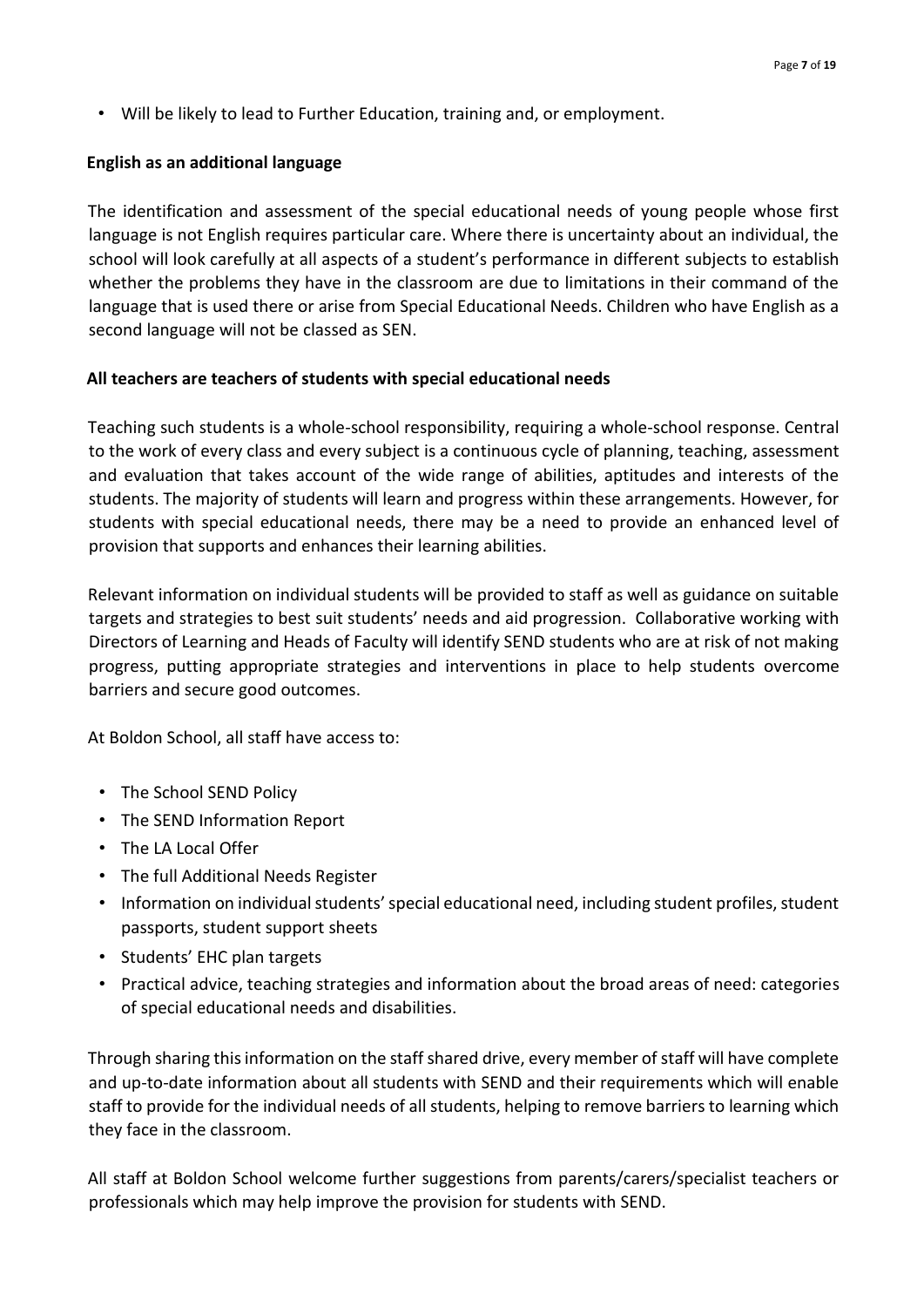### **The Local Offer**

#### *What is the Local Offer?*

The Local Offer is the publication, setting out in one place, of information about provision they expect to be available across education, health and social care for children and young people in their area who have SEND, including those who do not have Education, Health and Care (EHC) plans. This can be found at<https://www.southtyneside.gov.uk/article/37973/Our-Local-Offer>

The Local Offer has two key purposes:

- To provide clear, comprehensive, accessible and up-to-date information about the available provision and how to access it, and
- To make provision more responsive to local needs and aspirations by directly involving children with SEND and their parents, and those with SEND, and service providers in its development and review

The governing body will cooperate fully with the local authority and local partners in the development and review of the local offer in order to provide a comprehensive, transparent and accessible picture of the range of services available for students and parents from Boldon School.

Boldon School has also published online the school SEND Information Report, detailing the kinds of special educational needs for which provision is made at the school.

#### **Graduated response**

Boldon School adopts a graduated whole school response to meeting special educational needs that requires the initial use of classroom and school resources before bringing specialist expertise to bear on the difficulties that a student is experiencing. When a young person is identified as having Special Educational Needs, the school will intervene.

If a student is known to have special educational needs when they arrive at school, the SENDCO, Learning Support staff, faculty and pastoral colleagues will:

- Use information from the primary school to provide an appropriate curriculum for the student and focus attention on action to support the student within the class.
- Ensure that ongoing observation and assessment provides feedback about student's achievements to inform future planning of the student's learning.
- Ensure opportunities for the student to show what they know, understand and can do through the pastoral programme.
- Involve the student in planning and agreeing targets to meet their needs.
- Involve parents in developing a joint learning approach at home and in school.

#### **Monitoring Student Progress**

Subject Teachers may conclude that the strategies they are currently using with a student are not resulting in the student learning as effectively as possible. In these circumstances, they will consult the SENDCo and Learning Support staff to consider what else might be done. The starting point will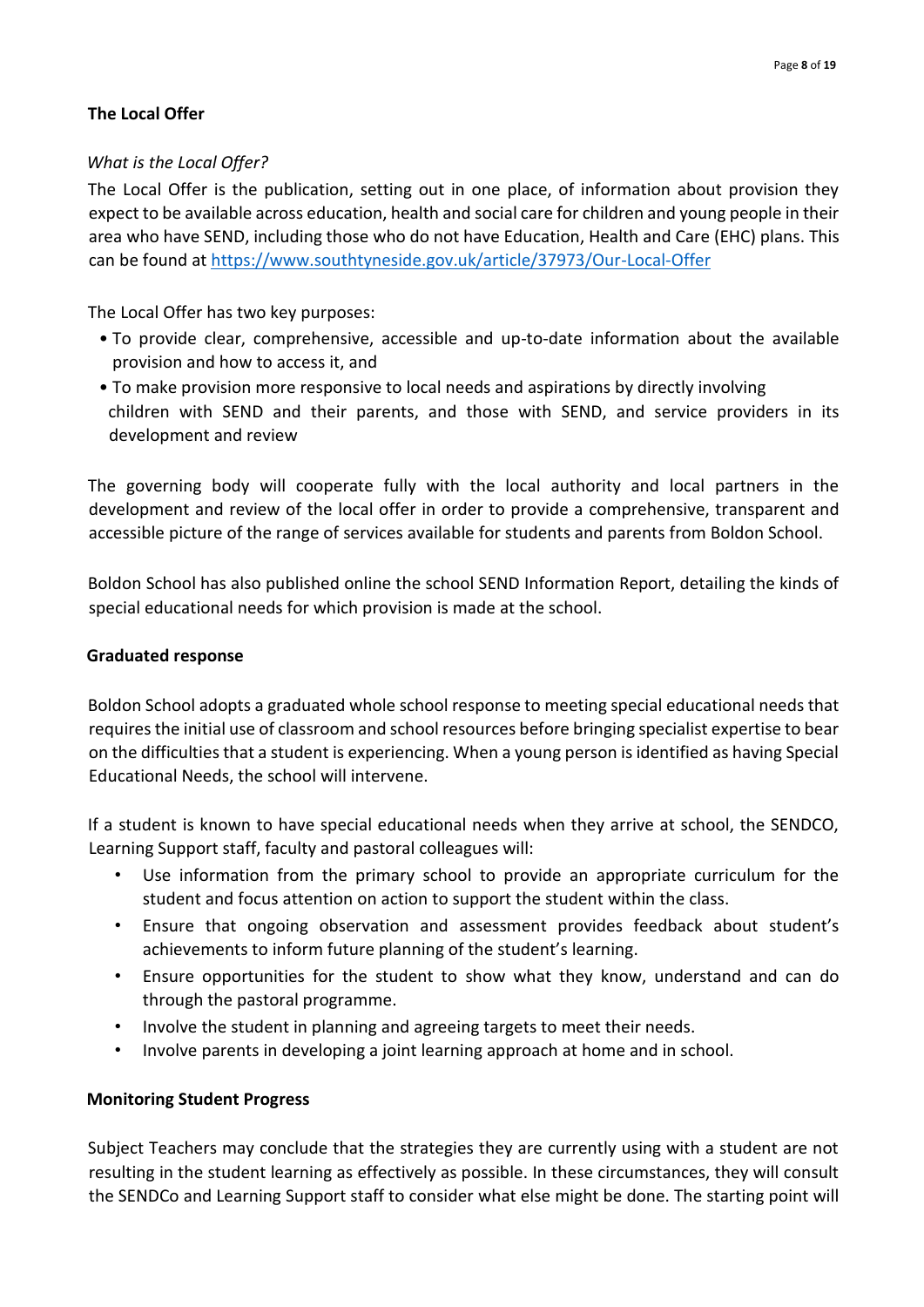always be a review of the strategies being used and the way in which these might be developed. Evaluation of the strategies in place may lead to the conclusion that the student requires help over and above that which is normally available within the particular class or subject.

The key test of the need for action is evidence that current rates of progress are inadequate. Adequate progress can be defined in number of ways. It might, for instance, be progress which:

- Narrows the attainment gap between the student and the student's peers.
- Prevents the attainment gap growing wider.
- Is similar to that of peers starting from the same attainment baseline, but less than that of the majority of peers.
- Matches or betters the student's previous rate of progress.
- Ensures access to the full curriculum.
- Demonstrates an improvement in self-help, social or personal skills.
- Demonstrates improvements in the student's behaviour.
- Is likely to lead to appropriate accreditation.
- Is likely to lead to participation in further education, training and/or employment.

When a student is identified as having special educational needs, Boldon School will provide interventions that are additional to or different from those provided as part of the school's usual differentiated curriculum. This intervention will be described as SEND support. The level of additional intervention and support will depend on the individual student need.

The diagram below outlines the graduated response that is adopted at Boldon School.

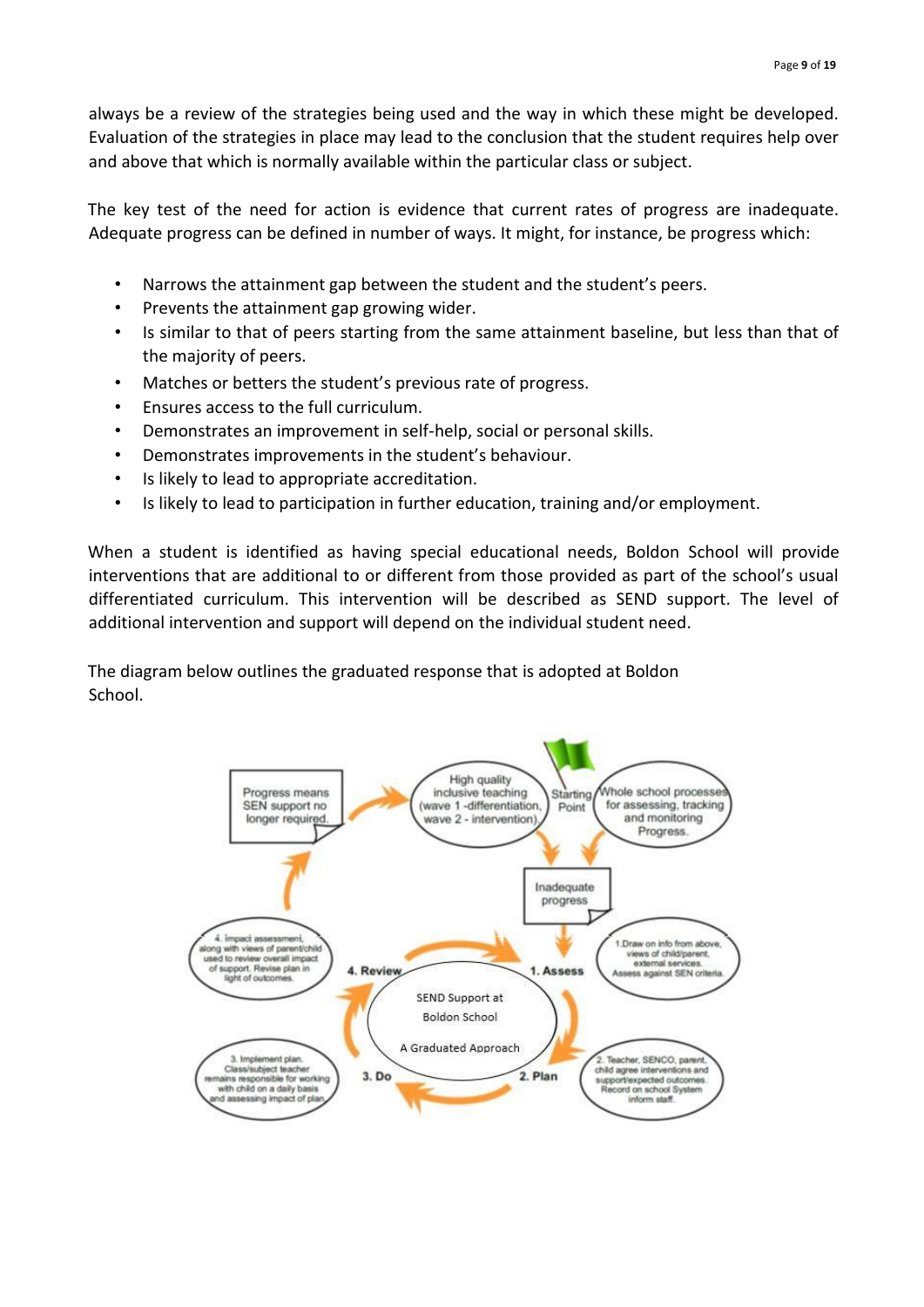The triggers for intervention could be concern, underpinned by evidence, about a student who, despite receiving differentiated learning opportunities:

- Makes little or no progress even when teaching approaches are targeted particularly in a student's identified area of weakness.
- Shows signs of difficulty in developing literacy or mathematics skills that result in poor attainment in some curriculum areas.
- Presents persistent emotional and/or behavioural difficulties, which are not ameliorated by the behaviour management techniques usually employed in the school.
- Has sensory or physical problems, and continues to make little or no progress despite the provision of specialist equipment.
- Has communication and / or interaction difficulties, and continues to make little or no progress despite the provision of a differentiated curriculum.
- If we conclude, after consulting parents, that a student may need further support to help them progress, we will consider our reasons for concern alongside any information about the student already available to the school.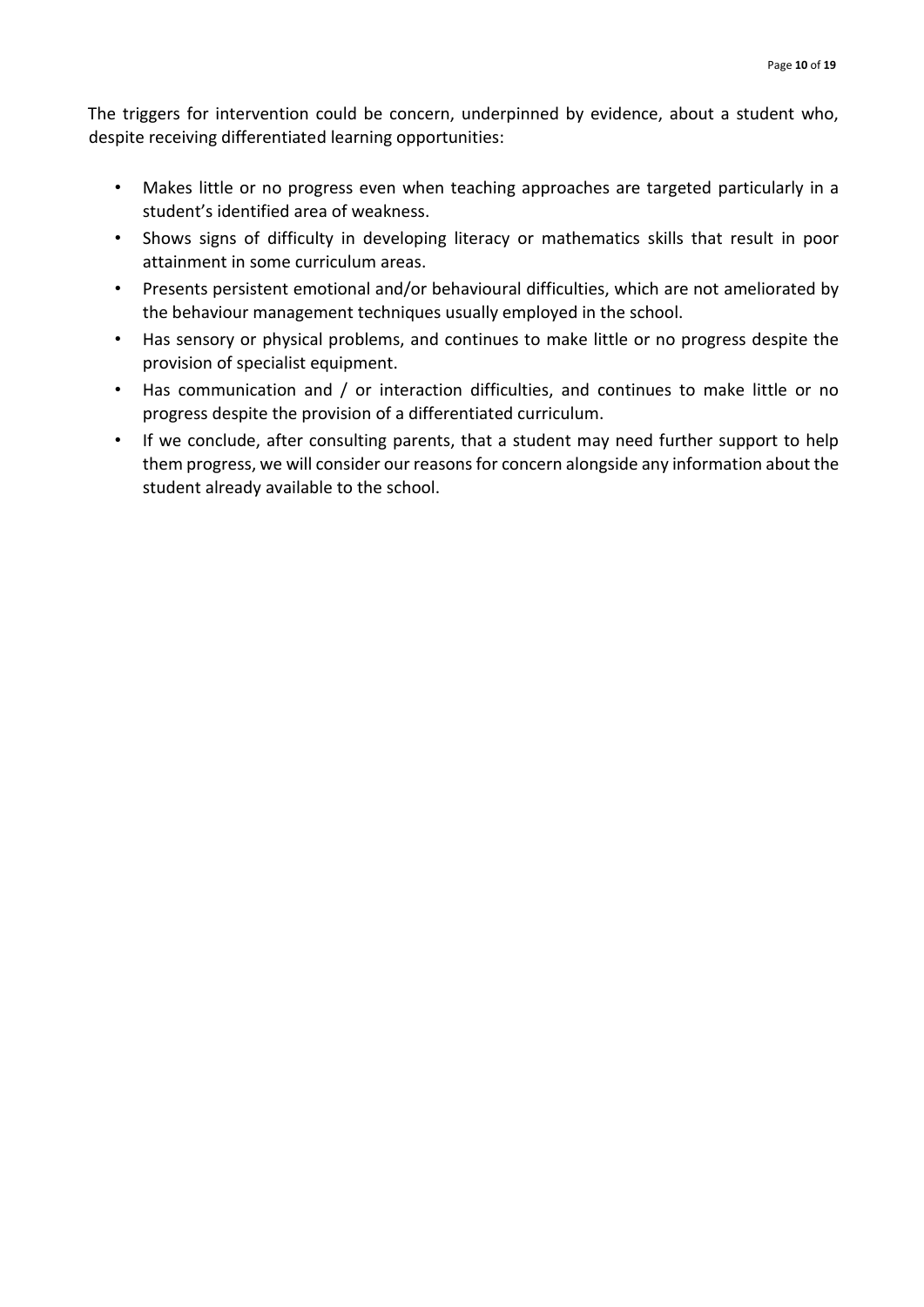- The SENDCo and Learning Support staff will support the assessment of the student, assisting in planning future support for the student in discussion with colleagues and monitoring the action taken. The student's subject and pastoral teachers will remain responsible for working with the student, for assisting in the planning of an individualised programme and for the delivery of such a programme.
- In some cases outside professionals from health or social services may already be involved with the child. In such instances it is good practice for these professionals to liaise with the school and keep them informed of their input. If these professionals have not been working with the school, the SENDCo with the parent's permission will contact them.

#### **Nature of Intervention**

The SENDCo and the student's subject teachers, in discussion with the child's parents, will decide on the action needed to help the student to progress in the light of their earlier assessment. This might be:-

- To provide different learning materials or special equipment.
- To introduce some group or individual support.
- To devote adult time to devising the nature of the planned intervention and to monitoring its effectiveness.
- To undertake staff development and training aimed at introducing more effective strategies.
- Access to LA support services for one-off occasional advice on strategies or equipment or for staff training.
- To provide effective intervention without the need for regular or ongoing input from external agencies.

The wave model below outlines Boldon School's approach towards intervention.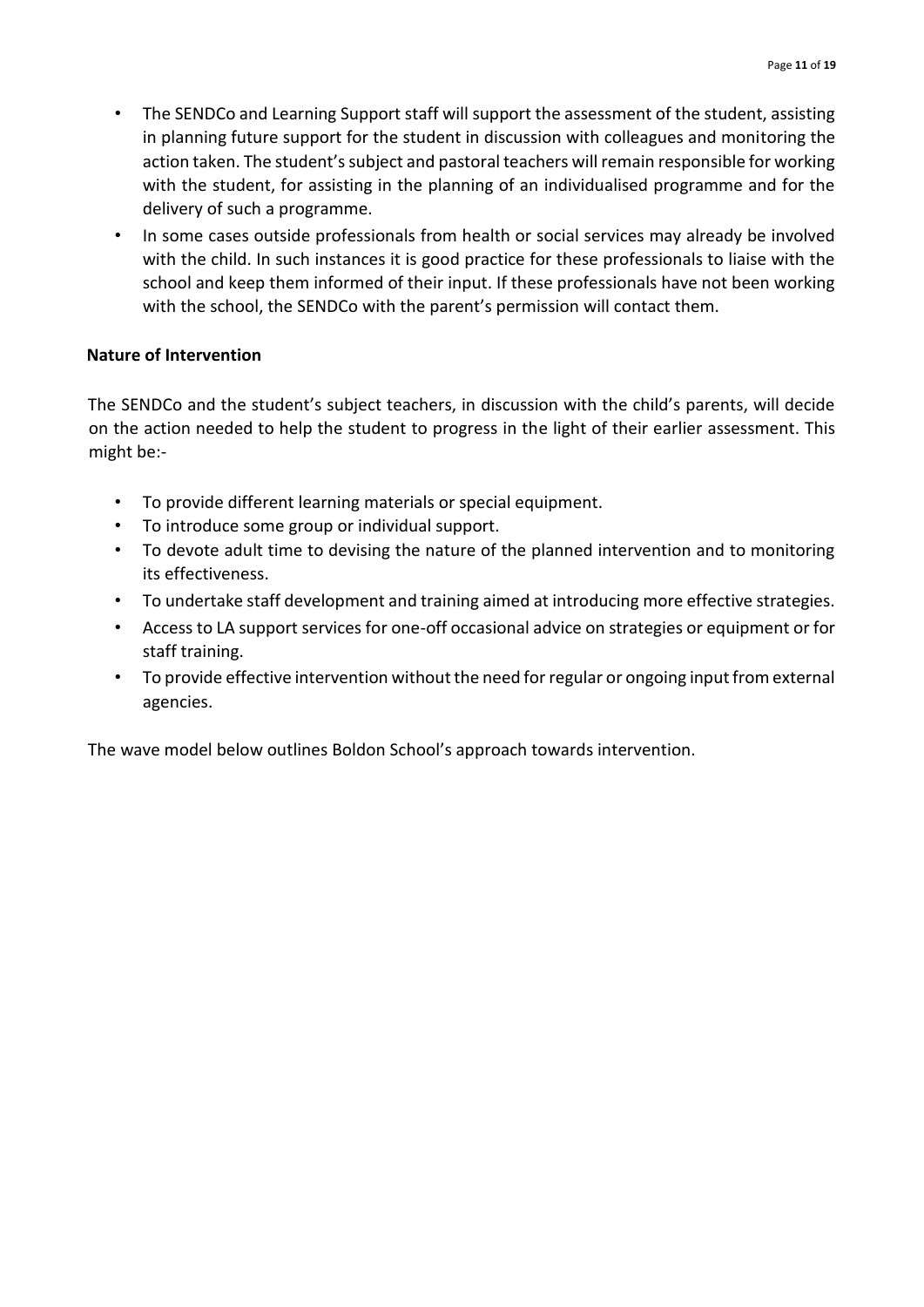

#### **A Graduated Approach-Wave Model –Triggers** *Quality First Teaching*

- Any students who are falling significantly outside of the range of expected academic achievement in line with predicted performance indicators and grade boundaries will be monitored.
- Once a student has been identified as *possibly* having SEND they will be closely monitored by staff in order to gauge their level of learning and possible difficulties
- The student's class teacher will take steps to provide differentiated learning opportunities that will aid the student's academic progression and enable the teacher to better understand the provision and teaching style that needs to be applied.
- The SENDCo will be consulted as needed for support and advice and may wish to observe the student in class.
- If a student has recently been removed from the Additional Needs register they may also fall into this category, as continued monitoring will be necessary.
- Parents will be informed of any concerns and the school action-taking place. Parents are encouraged to share information and knowledge with the school.
- Concerns by teachers and/or parents will be investigated.
- Students will only be placed on the Additional needs Register register once the need is confirmed. Student progress meetings are used to monitor and assess the progress being made by the student. The frequency of these meetings is dependent on the individual student's needs and progress being made.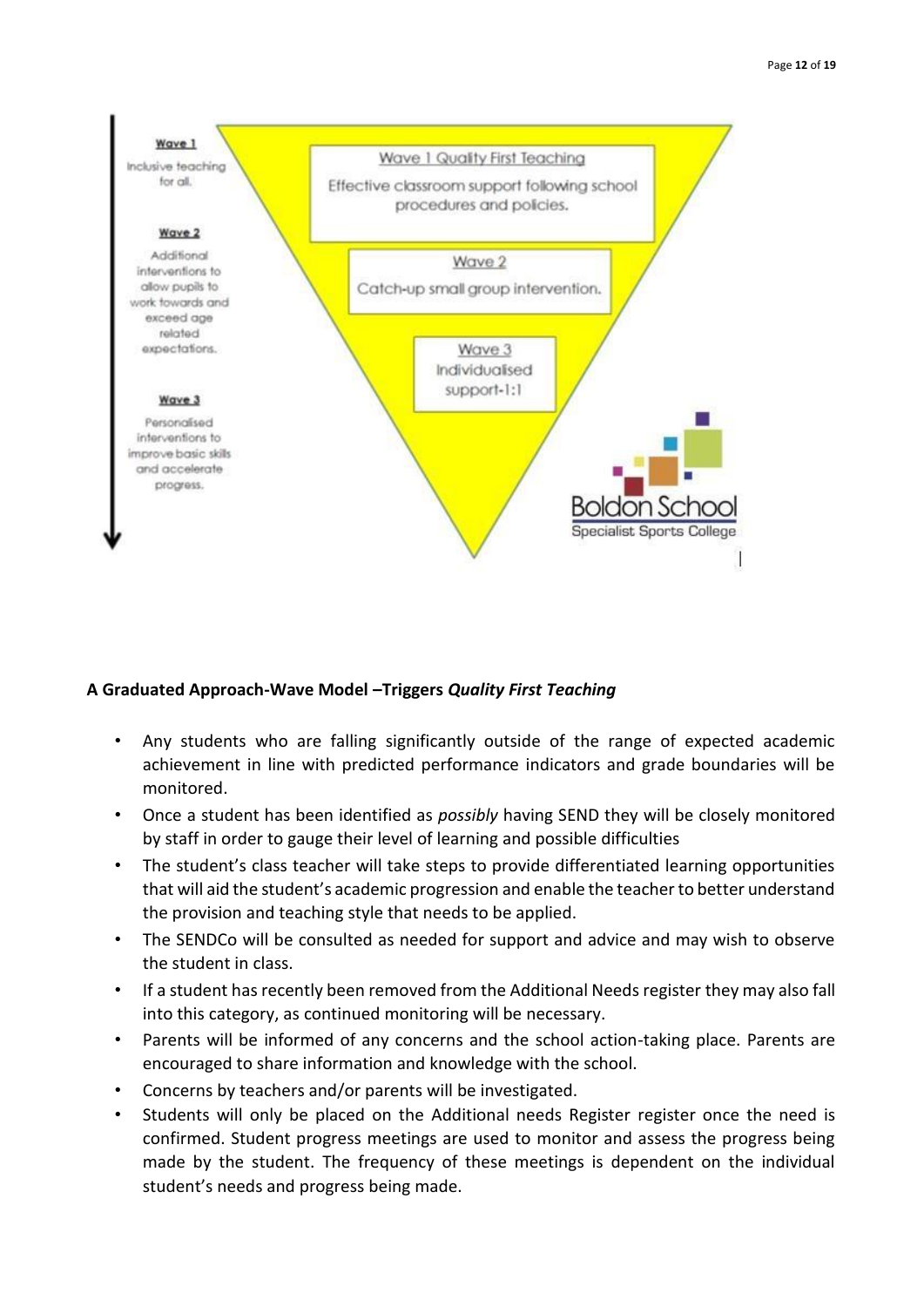#### *Wave 2 –SEND Support*

- This recognises students who are identified as requiring additional and different help as well as the regular differentiated curriculum. Under Wave 2 provision, the school puts provision in place without resource to regular external advice or additional resources provided by the local authority.
- Class/subject teachers collaborate with the SENDCo on evidence gathering and identification.
- Once the SENDCo has been notified, he or she will make their own assessment through reviewing the evidence of identification supplied by the teacher and/or through observation and/or against formal criteria.
- An action plan is drawn up, detailing provision. Provision is monitored regularly, evaluated and, if necessary, adjusted.

#### *Wave 3-SEND Support*

- When a student has been identified as having SEND and steps have been taken for provision Under Wave 2 SEND support but the student has not progressed as expected, the school will consider taking steps under Wave 3 SEND Support.
- Following the school's previous assessment under Wave 2, where appropriate external professionals will be called to make their own assessments of the student and provide support in the planning of extended provision, continued assessment and revised action points.
- The school will make every effort to ensure that advice from the external agencies is put into practice as swiftly as possible and will keep in regular contact with support services and parents regarding progress
- External input can involve support and intervention, for example through specialist teaching or therapy. The school will coordinate this and, with the external professional, monitor, review and evaluate the effectiveness of interventions.

#### **Links with Outside Agencies**

Links with external agencies are essential to ensure that we provide the highest levels of support for our students with SEND. Any one of the support services can raise concerns about a student. This will be brought to the attention of the SENDCo and the student's parents. The school also works closely with the Education Psychology Service, Sensory Impaired Support Service, Speech and Language Services and the English as an Additional Language Support Service. The school would normally contact these agencies through the SENDCo or Year Leader, once parental permission has been given for referral. In some cases it will be sufficient to discuss the student's difficulties with the appropriate external agency and to implement the strategies suggested. In other cases it will be necessary to involve an external agency directly in assessment and action, in consultation with parents.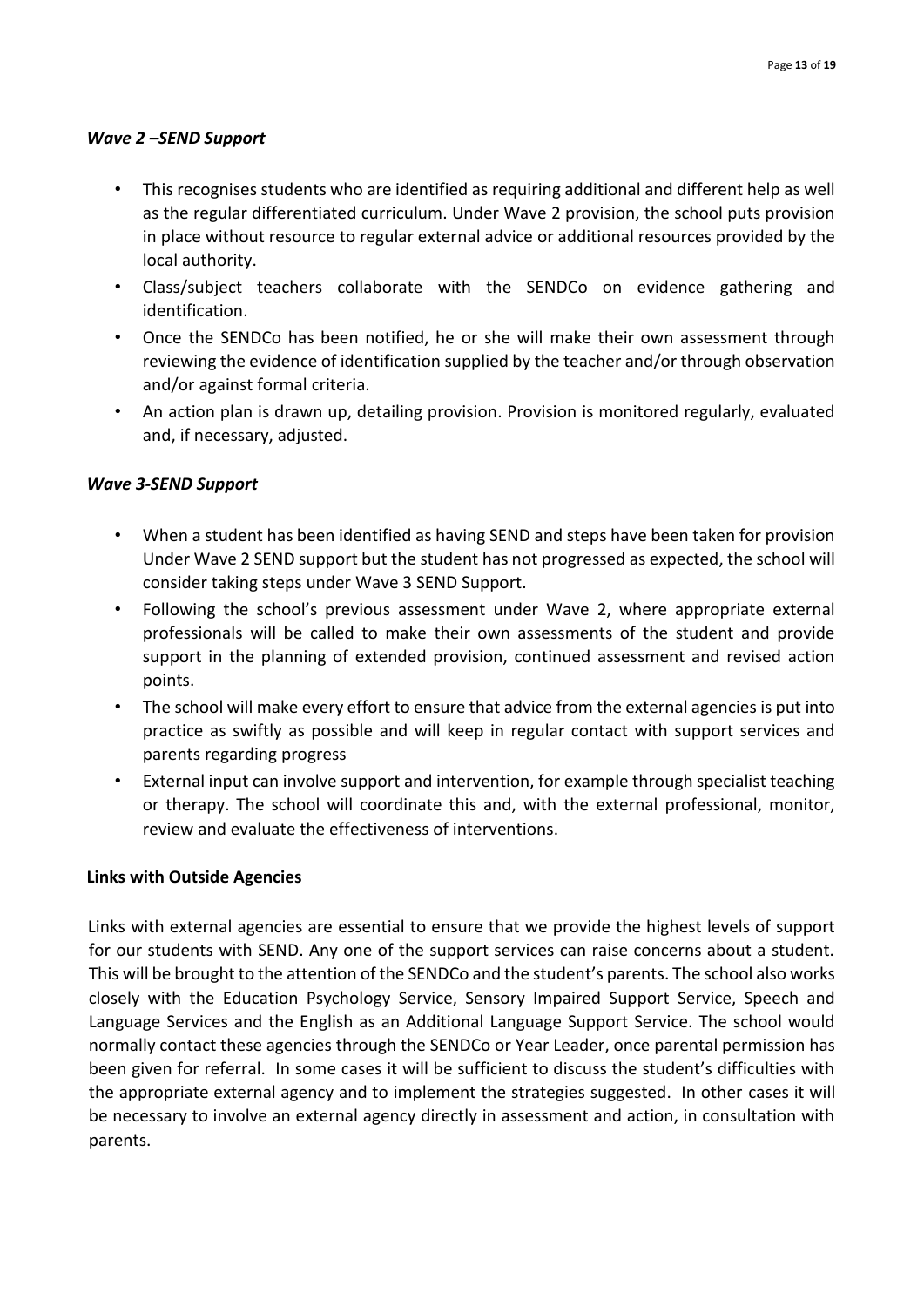Boldon School will always involve a specialist where a child continues to make little or no progress over a sustained period or where they continue to work at levels substantially below those expected of children of a similar age despite well-founded SEND support. In cases where it is agreed that a student's needs require detailed assessment or special provision, formal assessment may be set in progress following procedures laid down by the 1996 Education Act.

The SENDCo and class teacher, together with the specialists, will consider a range of well-founded and effective teaching approaches, appropriate equipment, strategies and interventions in order to support the child's progress. They will agree the outcomes to be achieved through the support, including a date by which progress will be reviewed. Support will be adapted or replaced depending on how effective it has been in achieving the expected outcomes.

#### **Links with Health and Social Services**

The school also aims to work in partnership with health, social services and educational welfare services to bring about the best possible outcomes for students with SEND. The SENDCO, Director of Learning, Inclusion Support Manager or Learning Mentor are able to make a referral to these agencies when there is felt to be cause for concern. Information received from these agencies is then used to adopt a framework to appropriately and most effectively support the student.

There are also three members of staff who are designated as Child Protection Officers (Mrs L Pippin, Mrs M Brown and Mrs L Davies). These staff members are the point of contact in school for all issues relating to child protection.

#### **Links with other Education Providers**

When students with special needs change schools, it is important that information about their needs is passed on to the new school. When a student moves to Boldon School, the Year Leader contacts the previous school for any relevant information and records and passes SEND information on to the SENDCo. When a student is moving from Boldon School then the Year Leader, in collaboration with the SENDCo, arranges for the transfer of relevant records to their new school.

Students with special needs, who complete their secondary school education at Boldon, will be introduced to appropriate Post-16 education or careers through the pastoral structure or the involvement of Services for Young People contact, helping students to devise an individual career action plan, including work experience. All students with an EHC Plan will receive careers guidance and transition meetings from Services for Young People.

Students who have had Access Arrangements for their KS4 courses will have copies of the relevant EP reports sent to their appropriate post 16 college or training place.

#### **School Request for Statutory Assessment-Education, Health and Care plan.**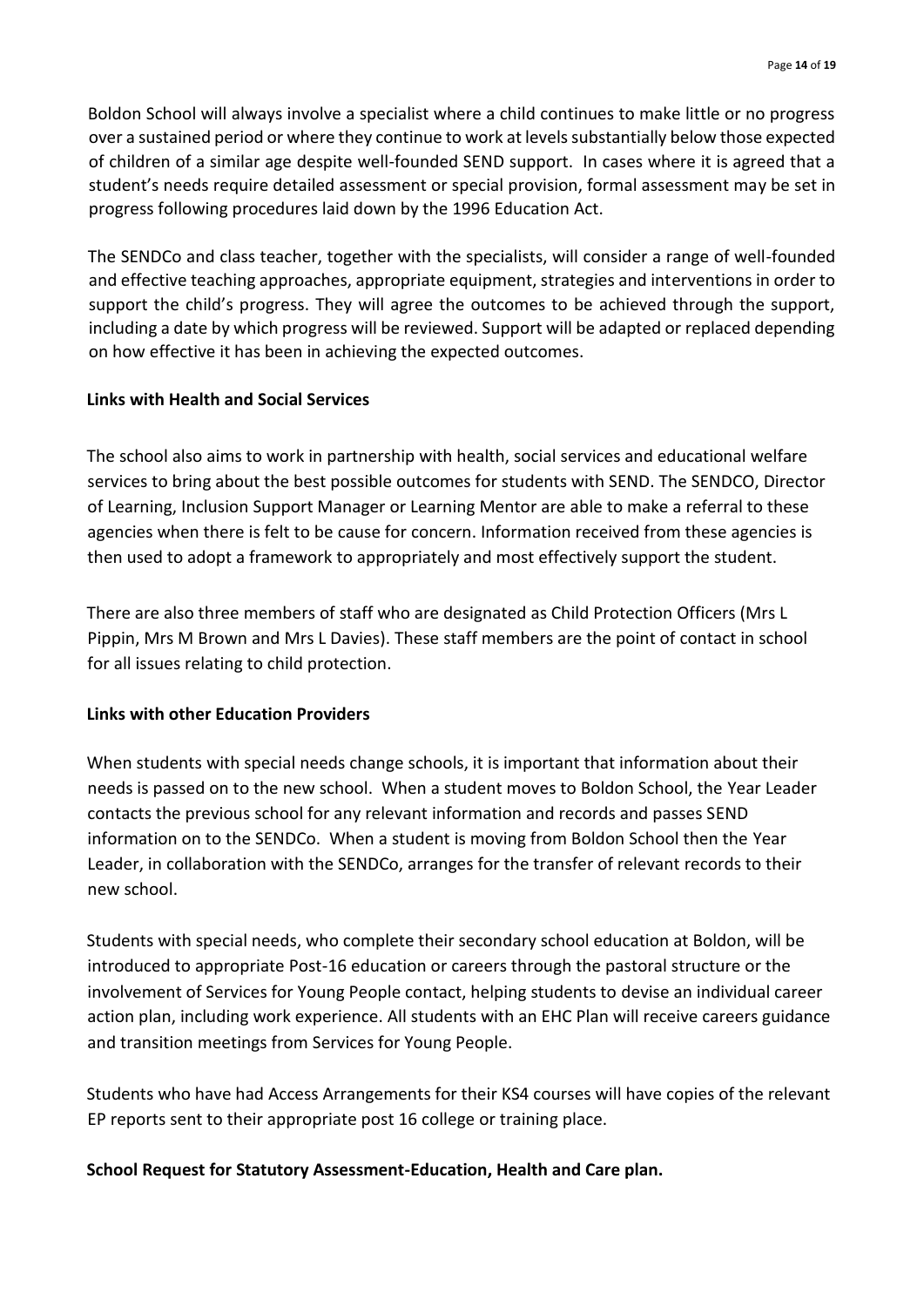For a few students, the help given by Boldon School intervention both in school and from outside agencies may not be sufficient to enable the student to make adequate progress. It will then be necessary for the school, in consultation with the parents and any external agencies already involved, to consider whether to ask the LA to initiate a statutory assessment. Where a request for a statutory assessment is made to the LA, the student will have demonstrated significant cause for concern and is making little or no progress while accessing additional interventions.

We will provide written evidence as required by South Tyneside LA detailing:

- The intervention records.
- Individual student profile
- Records of regular reviews and their outcomes.
- National Curriculum level attainments.
- Other assessment data.
- Written reports from an advisory specialist support teacher or an educational psychologist if available.
- Views of the parents and of the student.
- The involvement of any other professionals.
- Any known involvement by the social services or education welfare service.
- Education Advice: providing information relating to concerns, difficulties and all strategies and interventions implemented.

Depending upon the outcome of such a request, statutory assessment may take place. Parents will be offered a Key Worker to help them through the statutory assessment process. Following statutory assessment, the LA may issue and Education, Health & Care Plan of the child's special educational needs.

## **Education Health and Care Plans (EHCP)**

a) Following Statutory Assessment, if approved by the Panel, an EHC plan is provided by South Tyneside LA. If it is decided that the school cannot provide for the student's needs on its own, the panel/LA may decide to place the student in specialist provision.

b) Parents/carers have the right to appeal against a decision either for or against an EHC plan for their student.

c) Once the EHC plan is completed it will be kept as part of the student's formal record and reviewed annually by the academy, parents/carers, any relevant professional and the student. The annual review enables provision for the student to be evaluated and, where appropriate, for changes to be put in place, for example, reducing or increasing levels of support.

## **Annual Review of an Education, Health and Care plan (EHCP)**

All statements and Education, Health and Care plans will be reviewed at least annually with the parents, the student, the LA and Boldon School to consider whether any amendments need to be made to the description of the student's needs or to the special educational provision specified in the statement. The annual review will focus on what the child has achieved as well as on difficulties that need to be resolved.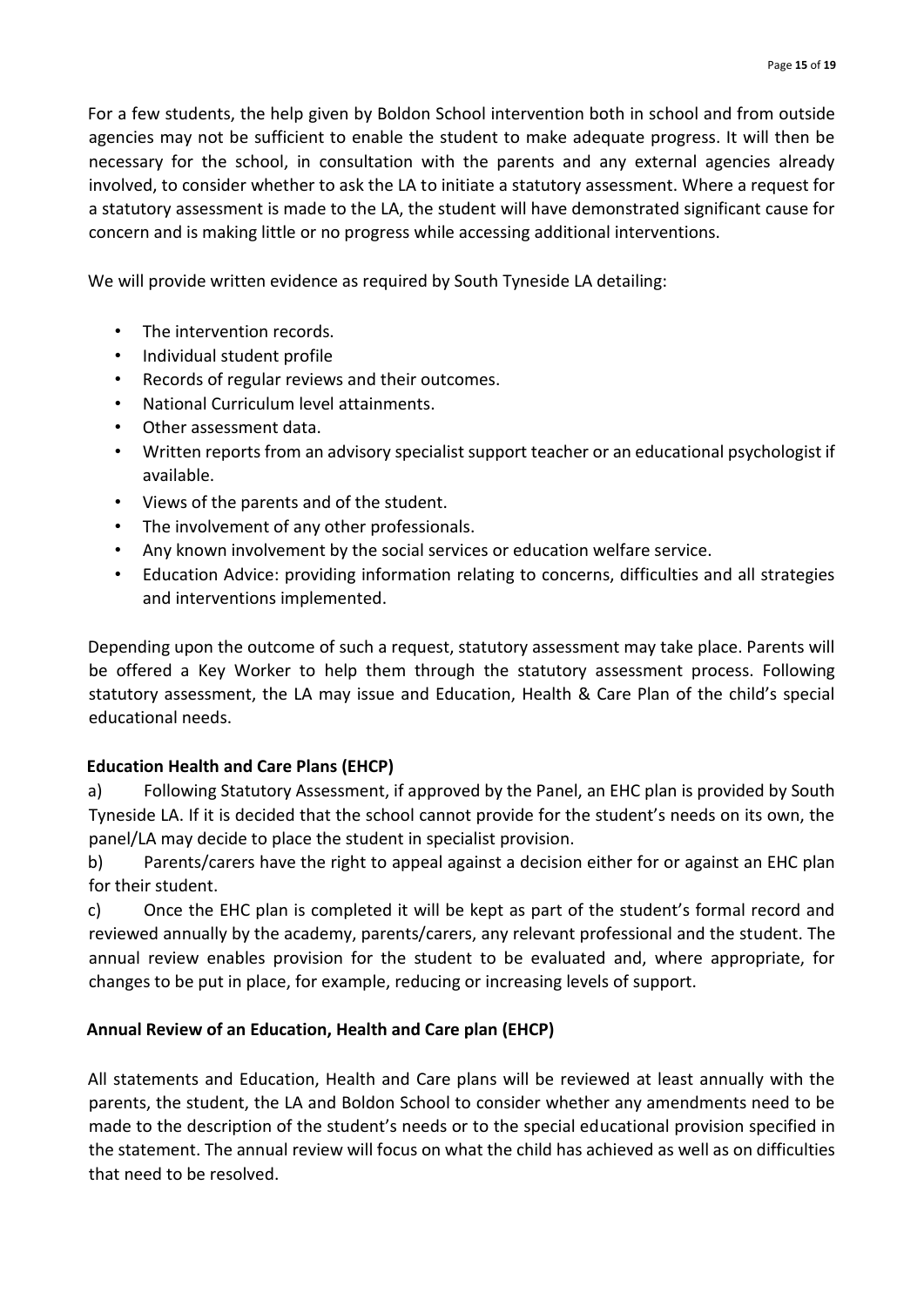The annual review held in year 9 is particularly significant in preparing for the student's transition to KS4 and Post 16 options i.e. employment, the further education sector, work-based training, higher education and adult life. The aim of the annual review in year 9 and subsequent years is to review the young persons statement and draw up and review the Transition Plan. This will involve a One Point Student Advisor.

#### **Individual Students' Profiles**

Strategies employed to enable the student to progress will be recorded within an Individual Students Profiles (ISP). The ISP will include information about:

- Reading and spelling ages
- Standardised test scores
- Possible resources/techniques and strategies to use in class
- When the plan is to be reviewed (Termly)

The student will take part in the development of their individual student profile where appropriate. Student profiles will be reviewed on a termly basis to ensure that student progress can be tracked effectively.

#### **Evaluating the Success of the SEND Policy**

The success of Boldon School's SEND provision is evaluated through:

- The monitoring of classroom practice by the SENDCo, Heads of Department and Senior Leadership.
- The progress made by SEND students in terms of target grades in core and other subjects.
- The performance of SEND students in nationally accredited tests and examinations.
- The analysis of student tracking and testing data for both individual students and cohorts.
- The monitoring of policy and practice by the SEND Governors.
- Comments from parents and students
- External evaluation by South Tyneside LA and OFSTED inspections
- Parental involvement, especially attendance at reviews.
- The Governors' Annual Report to Parents
- Information will be collated in order to self-evaluate the success of the department, building on success and looking for areas for improvement and innovation.

#### **The role of the SENDCo**

The SENDCo, in collaboration with the Head Teacher and Governing body, plays a key role in helping to determine the strategic development of the SEND policy and provision in the school to raise the achievement of students with SEND. The key responsibilities of the SENDCO will include:

- Overseeing the day-to-day operation of the school's SEND policy.
- Liaising with and advising fellow teachers.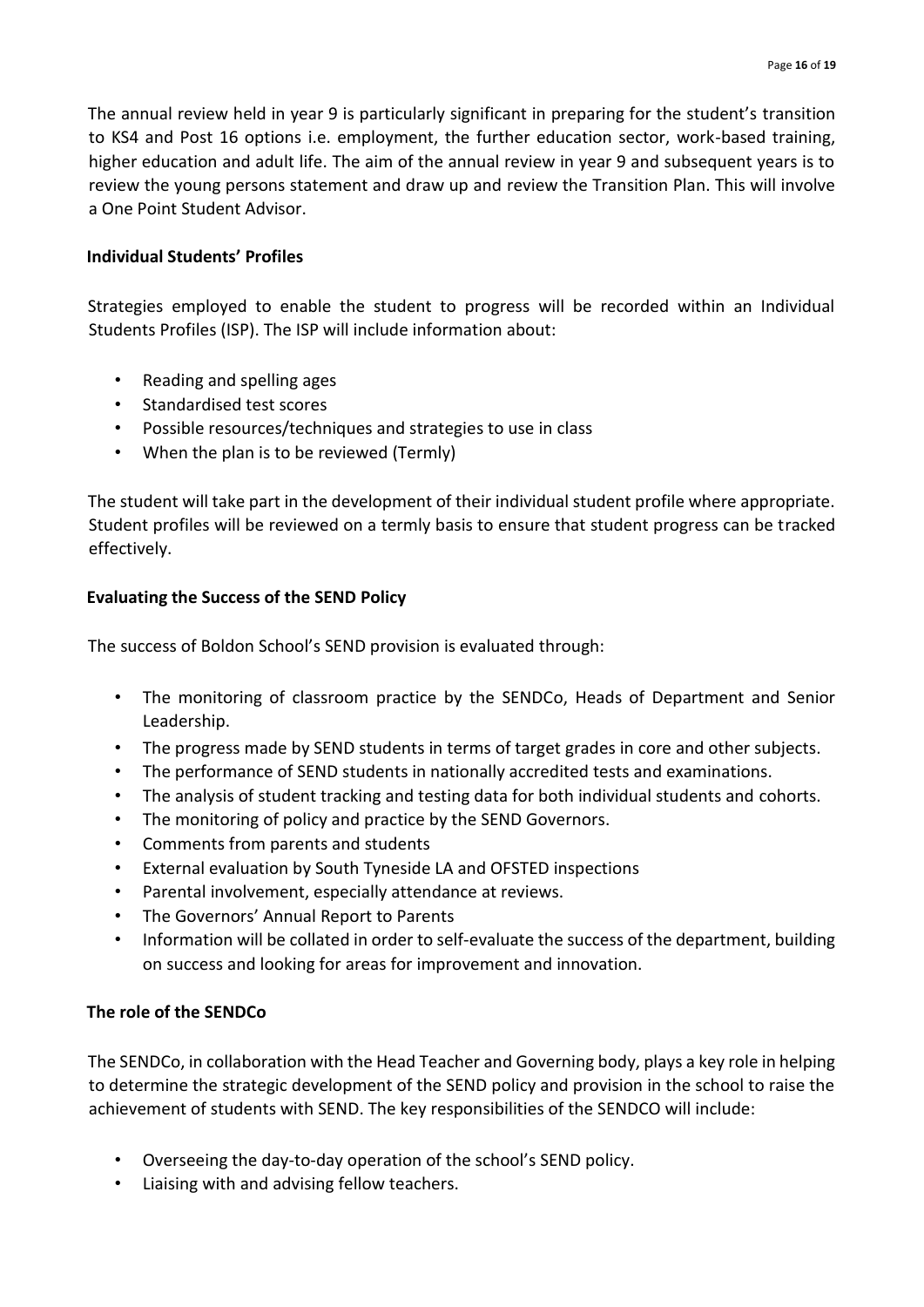- Advising on a graduated approach to providing SEND support.
- Liaising with parents of students with SEND
- Managing the Learning Support team
- Coordinating provision for students with SEND
- Overseeing the records on all students with SEND
- Contributing to the in-service training of staff.
- Liaising with external agencies including the LA's support and educational psychology services, health and social services and voluntary bodies.
- Developing links with other school/sharing best practice.

#### **Allocation of Resources for SEND**

The Governing Body ensures that the appropriate amount of core per-student funding and notional SEND budget are allocated to providing SEND provision for all students requiring this and in meeting the objectives set out in this policy. Personal budgets are allocated from the local authority's high needs funding block and the governing body will continue to make SEND provision from its own budget, even if a student has an EHC plan. In the allocation of funding, consideration should be made to the strategic approach to meeting SEND in the context of the total resources available, including any resources targeted at particular groups, such as the student premium.

The Learning Support Faculty is given a small, separate annual budget allowance. In addition, each curriculum department's annual budget should include their requirements for SEND resources. This percentage should be calculated based on the number of students on the SEND list as a percentage of the whole school population. Allocation of these resources is decided on by the Heads of faculty who should then inform the SENDCo and the **School Finance Officer**, of resources purchased. Students with an EHC plan are prioritised within school in terms of receiving support, although resources are allocated to students with SEND with and without an EHC plan.

The present level of staffing for Learning Support consists of:

- One SENDCo (Teaching)
- One Assistant SENDCo (Teaching)
- One Nurture group teacher
- Two full-time Higher Level Teaching Assistants (HLTAs)
- One part-time Higher Level Teaching Assistants (HLTAs)
- Three full-time Learning Support Assistants (LSAs)
- Two part-time Learning Support Assistants (LSAs)

Learning Support takes one or more of the following forms:

- Literacy support and withdrawal through the Accelerated Reading Programme
- Withdrawal intervention as an individual or part of a small group to follow a range of literacy and numeracy programmes
- Placement in a smaller banded teaching group for most subjects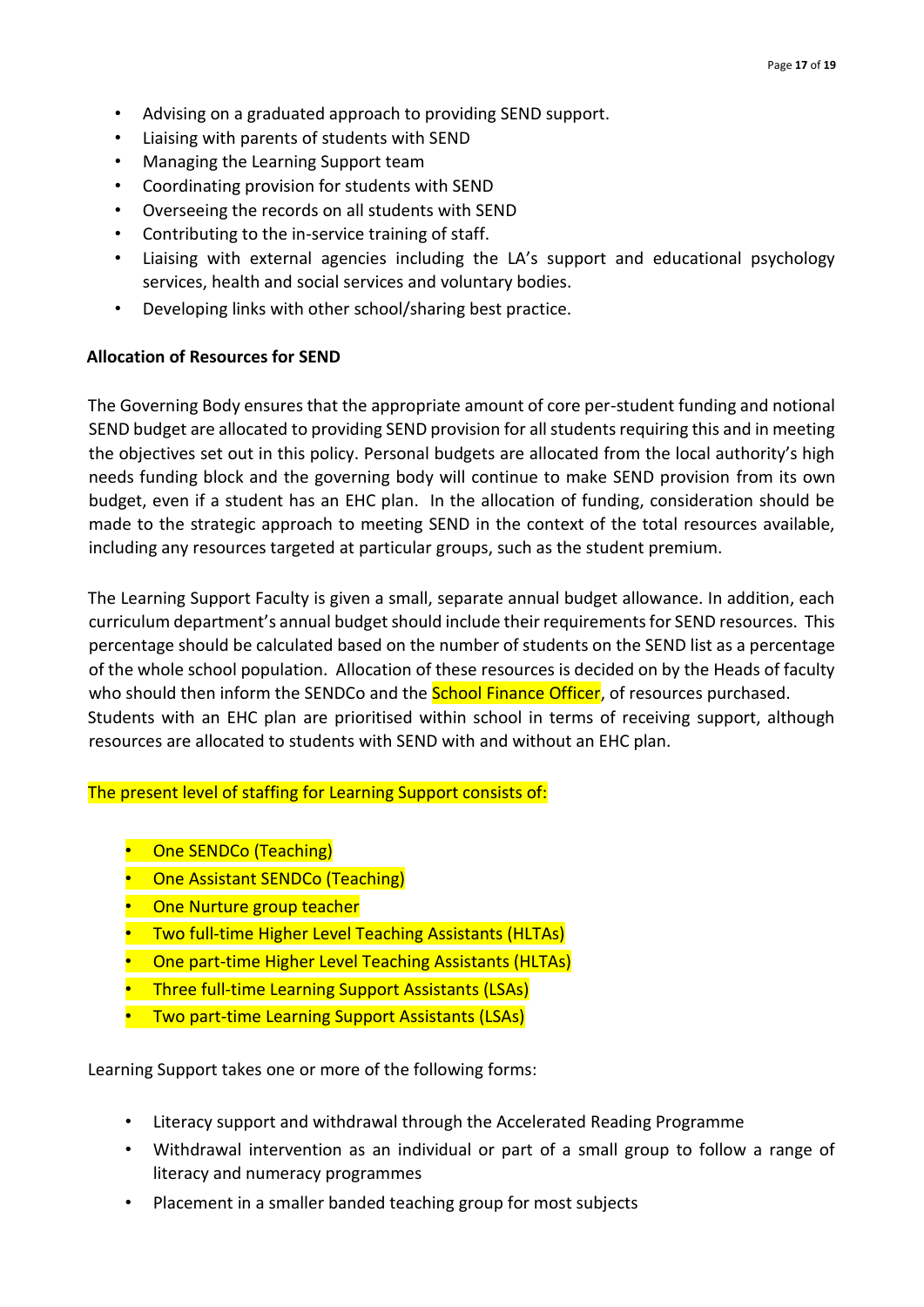- Deployment of in-class support from a HLTA or LSA
- Behavioural support from the school's Pastoral Team
- Confidence and Self-esteem support from the school's Inclusion Support Centre, Hive and Student Mentor
- Mentoring, guidance, counselling and/or in-class monitoring by a Student Mentor
- Nurture classes (x2 Year 7)

Some students receive withdrawal or in-class support lessons with one of the external support agencies such as the E.A.L. (English as an Additional Language) Support Service, the Sensory Impaired Support Services or Schools Psychological Service.

#### **Special facilities which increase or assist access to the school by students with SEND**

There is full access for wheelchairs into and around the school. There is a lift which ensures access to all floors within school and there are 4 Accessible toilets. In addition, there are 3 Accessible Showers /Toilets.

To assist students with a range of SEND we have textured flooring areas and coloured 'zones' indicating the different subject areas, stairwells and doorways. There are also brail signs for each classroom and facility within the school.

There is also an Induction loop system to assist students with hearing aids in two of the classrooms - Learning Support Dept. (LS1) and the Inclusion Support Centre.

#### **SEND Complaints Procedure**

Any parents wishing to complain about special educational provision in the school should follow the general school complaints procedure. Complaints should initially be taken up with the Head Teacher. If parents are not satisfied that the complaint has been dealt with adequately, the matter can then be referred to the Chairman of Governors. The SEND Code of Practice 2015 outlines additional measures the LA must set up for preventing and resolving disagreements and these measures will be explained to parents/carers who contact the LA.

#### **SEND Governor Protocol**

Name of Governor: **Mr J Rumney**  Name of Contact with School: **Miss N Korn**

#### Actions for SENDCo to co-ordinate

- SENDCo to arrange a termly meeting with the SEND Governor to monitor the progress of students with SEND and make sure the provisions written in EHC Plans are met.
- A copy of the SEND Faculty termly report to Governors (including current Additional Needs Register data) to be sent to SEND Governor in advance of the Governor's meeting.